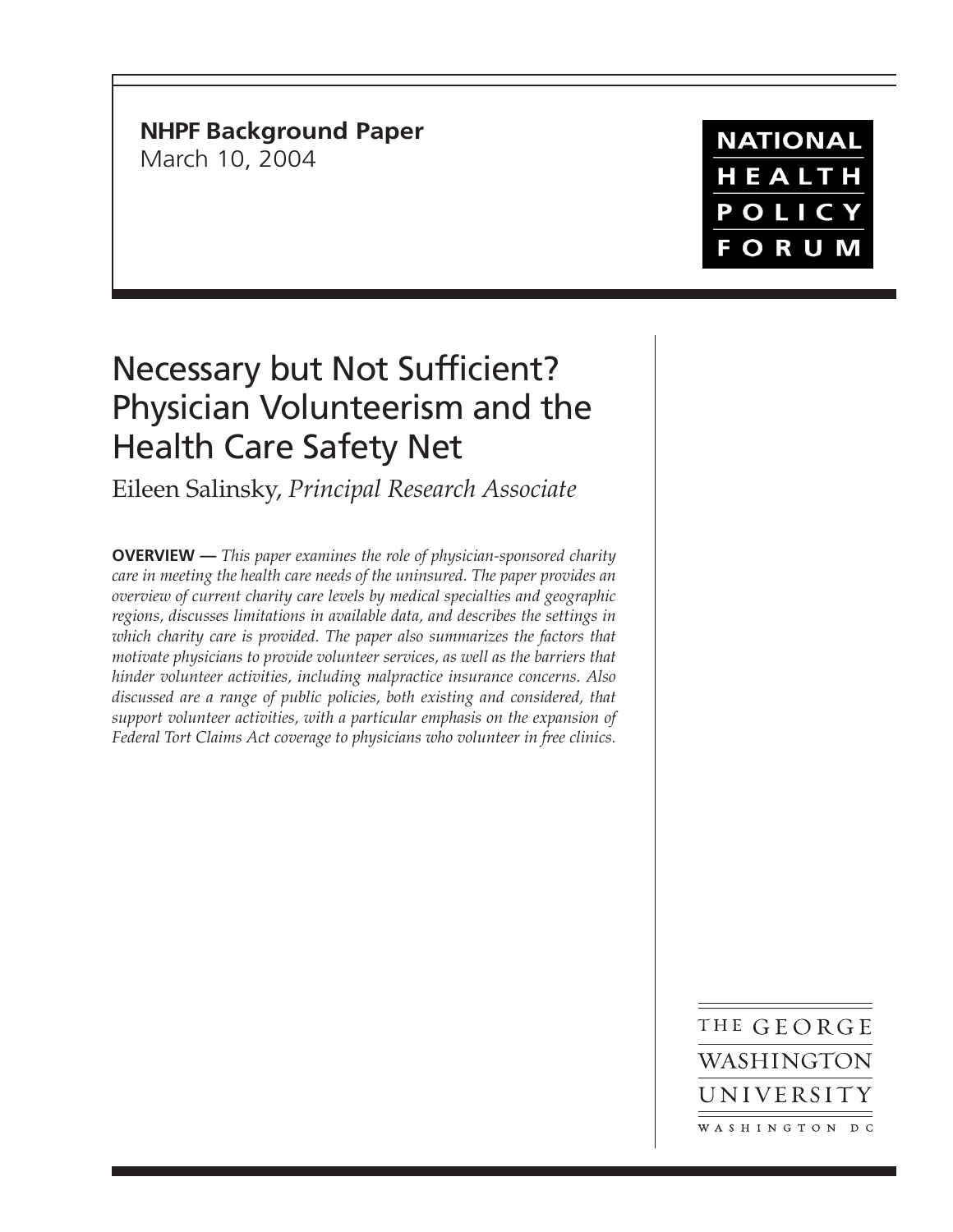# **Contents**

| SIZING UP CHARITY CARE:                                 |
|---------------------------------------------------------|
|                                                         |
| Table 1: Physician Provision of Charity Care            |
|                                                         |
| Table 2: Physician Provision of Charity Care            |
|                                                         |
|                                                         |
|                                                         |
|                                                         |
|                                                         |
|                                                         |
|                                                         |
|                                                         |
|                                                         |
| Availability of Pharmaceuticals, Referrals, and         |
|                                                         |
|                                                         |
|                                                         |
| POLICY EFFORTS TO ENCOURAGE VOLUNTEERISM  12            |
|                                                         |
| Malpractice Coverage and the Federal Tort Claims Act 13 |
| Additional Policies to Support Volunteerism  15         |
|                                                         |

#### **National Health Policy Forum** 2131 K Street NW, Suite 500 Washington DC 20037

202/872-1390 202/862-9837 [fax] nhpf@gwu.edu [e-mail] www.nhpf.org [web]

**Judith Miller Jones** *Director*

**Sally Coberly** *Deputy Director*

**Michele Black** *Publications Director*

**NHPF** is a nonpartisan education and information exchange for federal health policymakers.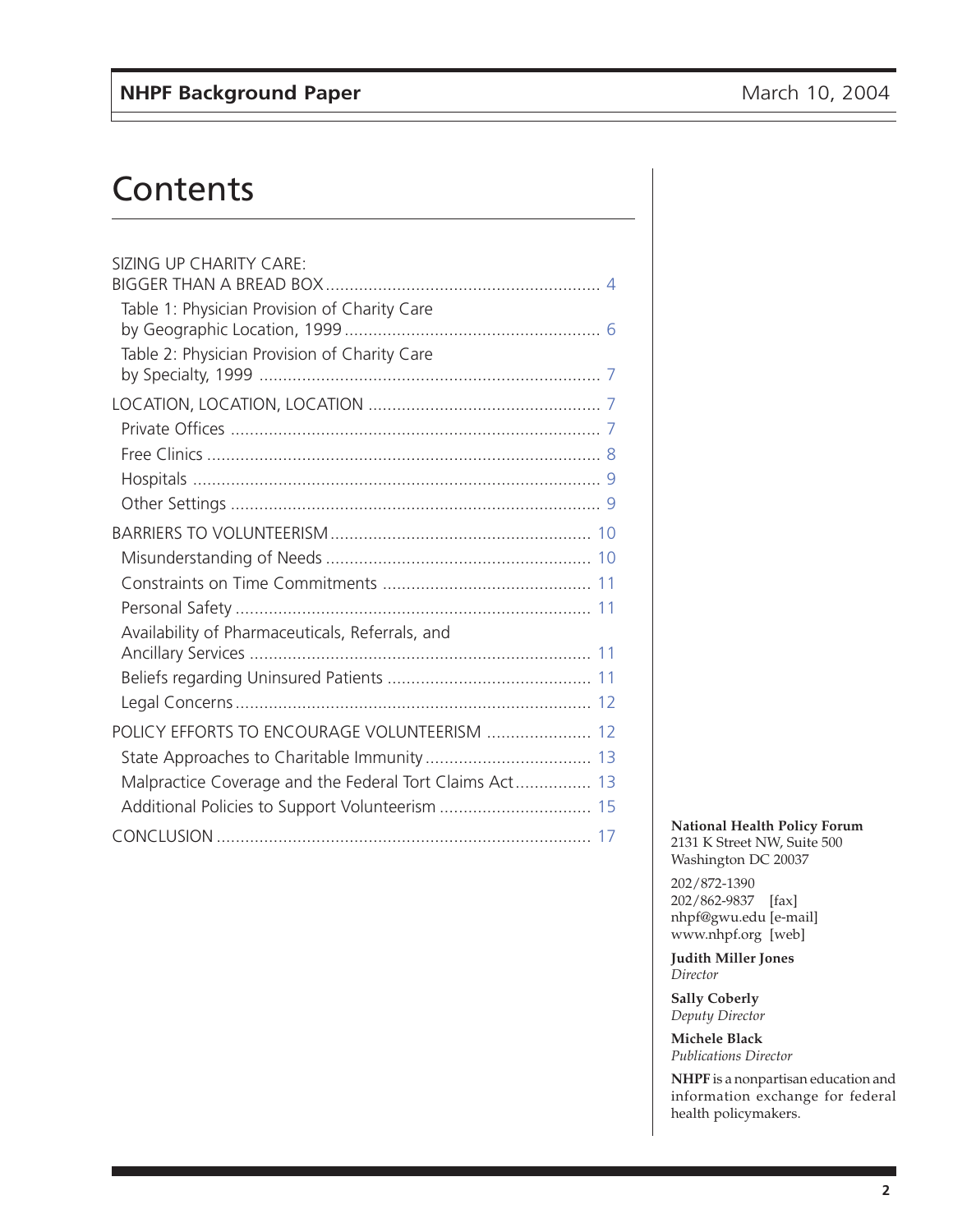## Necessary but Not Sufficient?: Physician Volunteerism and the Health Care Safety Net

Rising uninsurance rates, combined with lingering budgetary pressures at both state and federal levels, have led policymakers to explore new approaches to improving access to health care services and responding to unmet health care needs. As concerns related to the feasibility and affordability of existing insurance models have grown, novel solutions are being considered, including "front-loaded" health plans that limit coverage to primary and preventive services. Incorporated into many of these emerging approaches is a renewed focus on the role of health care providers' charitable activities and responsibilities.

The obligation to provide charity care to the poor has historically been an important part of physicians' professional ethos. Since the mid-1800s the American Medical Association (AMA) has encouraged physicians to provide free services to the poor through the organization's *Code of Medical Ethics.* However, as health care has evolved into a multibillion-dollar industry, mediated by public- and private-sector third-party payers and regulatory bodies, professional standards related to charity care have also changed over time. While the duty of charity care was originally housed in the code's section on "duties of the profession to the public," it has since shifted to one focused on compensation. The current *Code of Medical Ethics* retains the injunction to provide free care to the impoverished but clearly specifies that endowed institutions, such as hospitals and health insurers, have no claims upon physicians for unremunerated services.<sup>1</sup>

This shift reflects growing tensions over who should bear the financial burden of providing care to the poor and uninsured. While there is consensus that physicians who volunteer their professional services are admirable and should be encouraged and recognized, considerable debate surrounds the appropriate role of volunteerism in the health care safety net. Some, believing that charity care should serve as the cornerstone of efforts to address the health needs of the poor and uninsured, advocate leveraging both private-sector charity and public support and marshaling public policies to facilitate volunteer efforts.

Others contend that the health care needs of the poor and uninsured are a fundamental societal responsibility that are too complex for fragmented, volunteer-based solutions. They worry that an undue reliance on volunteerism may detract from efforts to both increase public funding for organized safety net services and achieve universal health care insurance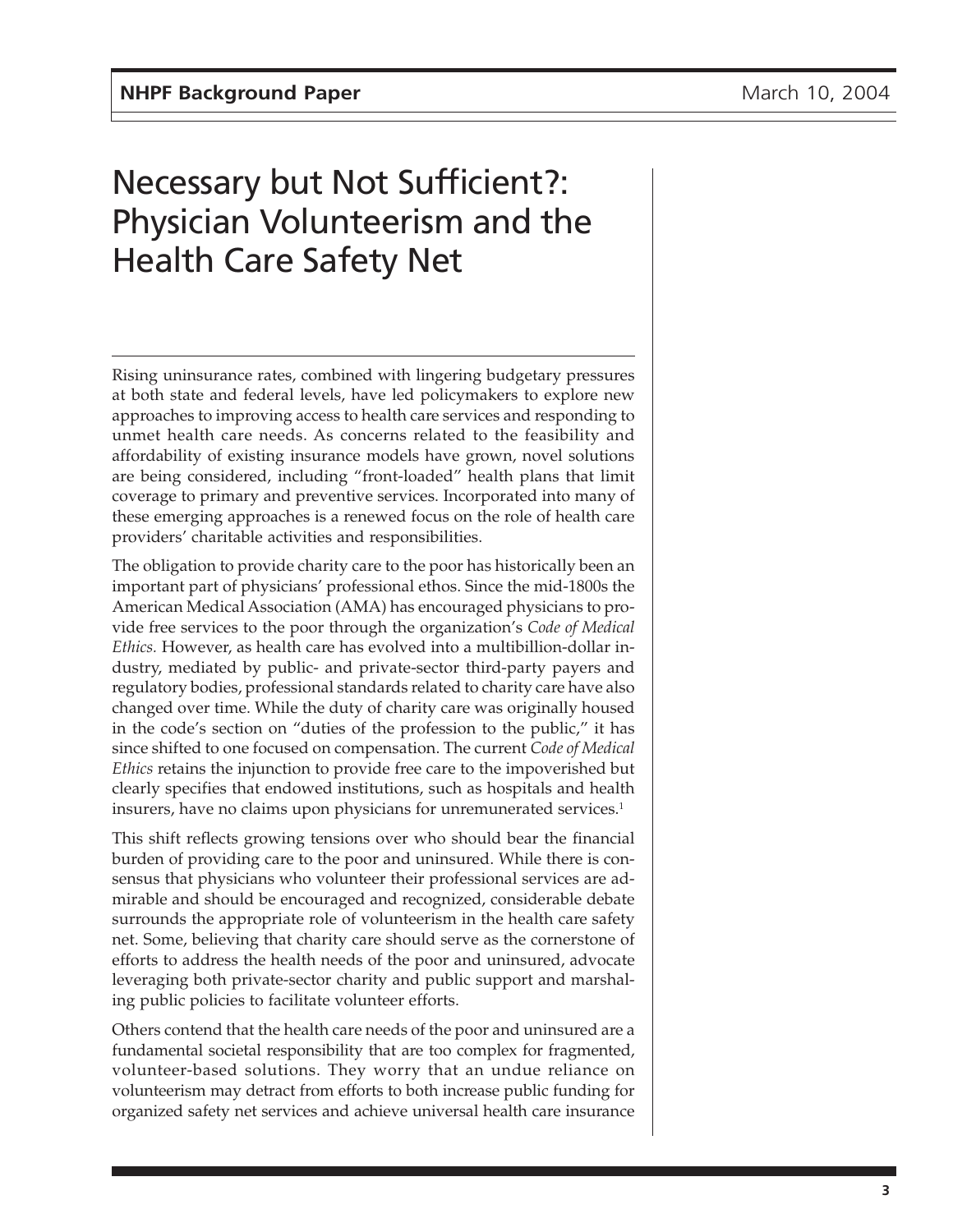<span id="page-3-0"></span>coverage. Many others fall somewhere between these extremes and view volunteer-based efforts as a practical, immediate response to the complex problem of uninsurance that is unlikely to be resolved in the short term.

## **SIZING UP CHARITY CARE: BIGGER THAN A BREAD BOX**

While opinions differ regarding long-term strategies for meeting the health care needs of the medically indigent, the present import of physiciansponsored care is clear. Private-practice physicians currently represent the dominant source of ambulatory care for the uninsured. In 1994, an estimated 82 percent of primary care visits by the uninsured occurred in physician offices, compared to 10 percent in community health centers and 8 percent in hospital outpatient departments.<sup>2</sup> Although it is unclear what proportion of these private-practice-based visits was paid for outof-pocket by uninsured persons, the willingness of private physicians to treat uninsured persons is obviously critical to the viability of the safety net. Reliance on private practice-based physicians for specialty services is likely even higher than that suggested by the data on primary care use.

Despite the critical role they play in serving the uninsured, the charity care practices and attitudes of private physicians have not been well established. A recent study by the Center for Studying Health System Change found that the proportion of doctors providing any charity care decreased slightly in recent years, falling from 76.3 percent in 1997 to 71.5 percent in 2001.3 The authors hypothesized that increasing involvement in managed care and resulting reductions in provider payment rates may have constrained physicians' ability to cross-subsidize free care to the uninsured. Data from the AMA's Socioeconomic Monitoring System (SMS) document similar declines in charity care in the late 1990s but found that the proportion of doctors providing charity care in 1999 was actually somewhat higher than it was in the late 1980s.<sup>4</sup> These findings suggest that factors in addition to the ability to cross-subsidize also influence charity care provision.

Although a majority of physicians provide some charity care, most see relatively few uninsured patients. The SMS data indicate that physicians report 8.8 hours of charity care per week, on average, with about half of this care delivered free of charge and half delivered for a reduced fee. This level of charity care represents approximately 14 percent of total patient care hours.<sup>5</sup> The Center for Study Health System Change found that, of those physicians providing any charity care, 70.2 percent spend less than 5.0 percent of their total practice time on charity care.<sup>6</sup> Taken together, these finding suggests that a minority of physicians contribute a relatively high volume of charity care services.

Efforts to quantify physician charity care activities are limited in that they rely on self-reports. These self-reports may be flawed: since charity care is a socially desirable activity, physicians may feel pressure to report providing it. Also, physicians may not be able to accurately identify or recall the

### **Terminology**

■ Charity Care — Charges are reduced or eliminated based on patient indigency.

■ Bad Debt — Charges are billed, but payments are not received.

■ Uncompensated or Pro Bono Care — Includes both charity care and bad debt.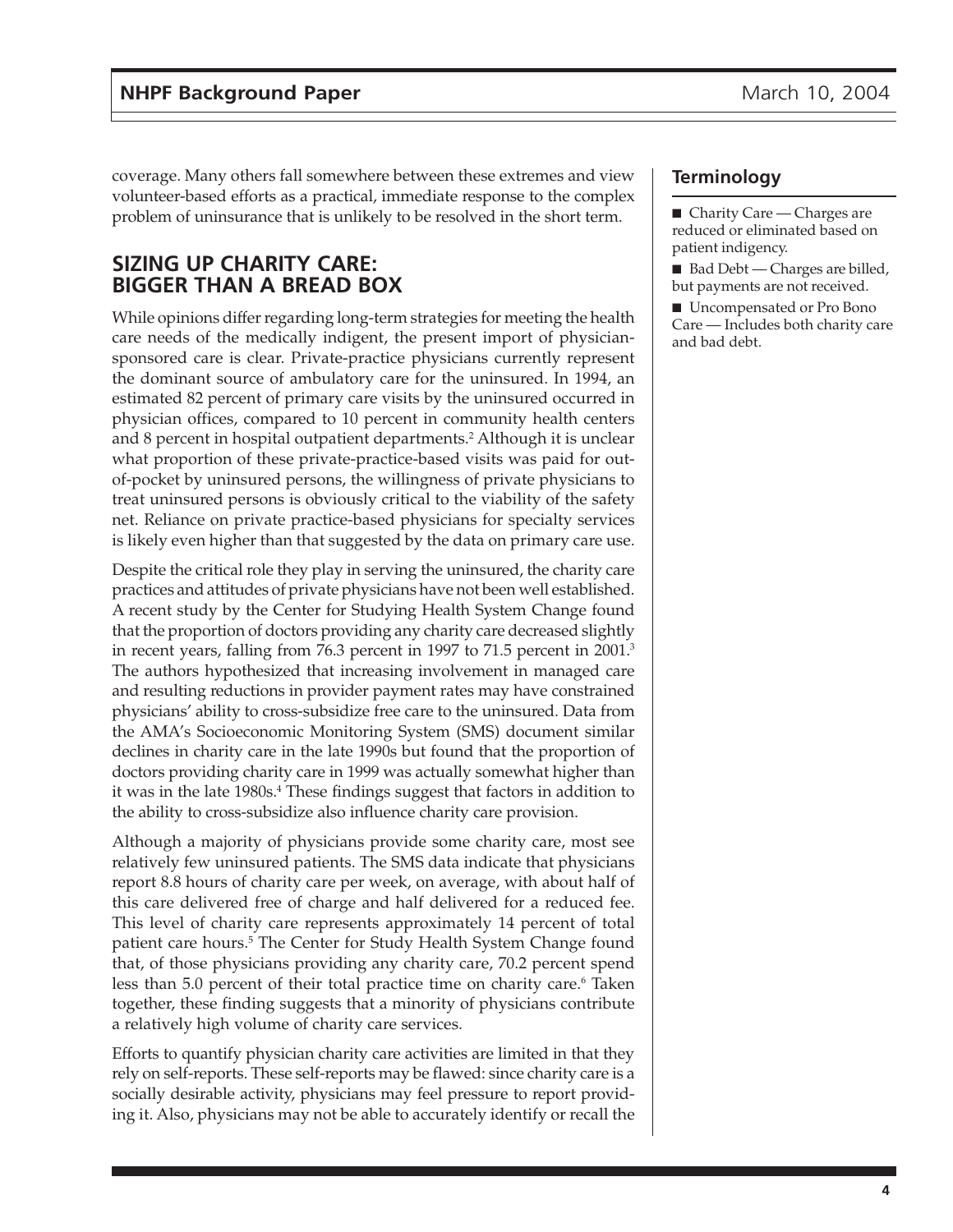insurance and payment status of their patients. In recognition of the likelihood that physicians' recall of such information will decrease over time, the AMA survey asks about charity care in the most recent week of practice.

It is unclear whether the limitations of self-reports result in under- or overestimations of charity care provision. While social pressures likely serve to inflate reports of charity care provision, the impact of inaccurate identification of charity care patients is more ambiguous. The surveys referenced above define charity care as charging no fee or reduced fee to patients with financial need and instruct physicians to disregard services for which payment was expected but not received. Both the definition and the method for collecting these data are rooted in perceptions and expectations, raising concerns about physicians' ability to accurately distinguish charity care from self-payment and bad debt.

Developing more empirically rigorous estimates of charity care would be a challenging task. Financial accounting principles clearly distinguish between charity allowances (in which charges are reduced or eliminated based on patient indigency) and bad debt (in which charges are made but payment is not received). However, it is uncertain whether the billing systems used in private medical practices would accurately capture the spirit of these distinctions. Unlike hospitals, most physicians do not have formal indigency or charity care policies. Rather, physicians and their office staff make decisions regarding patient billing and collections on a case by case basis, often without a formal assessment of patients' financial status. A routine bill may be issued even if a physician has no expectation that full or partial payment will be forthcoming.

Despite these limitations of existing data, it is useful to examine variations in charity care provision across specialties and geographic regions. These variations likely reflect differences in the underlying need for charity care services, as well as differences in physicians' willingness to provide such services, although these dynamics have not been well studied. Some of the more plausible factors influencing need include (*a*) varying levels of uninsurance across the country (due in part to differences in state Medicaid programs), (*b*) differences in the availability of services through subsidized safety net providers such as health centers (which varies both geographically and across types of service), and (*c*) differences in how well particular types of services, such as mental health, are covered through insurance mechanisms. The factors influencing physicians' willingness to provide charity care services are even less clear but may be linked to regional and speciality-sponsored efforts to encourage volunteerism.

Geographic differences in charity care provision are pronounced (Table 1). Physicians located in metropolitan areas both provide fewer charity care services and are less likely to offer any charity care than physicians in nonmetropolitan areas. Physicians in the south central part of the country offer the most charity care.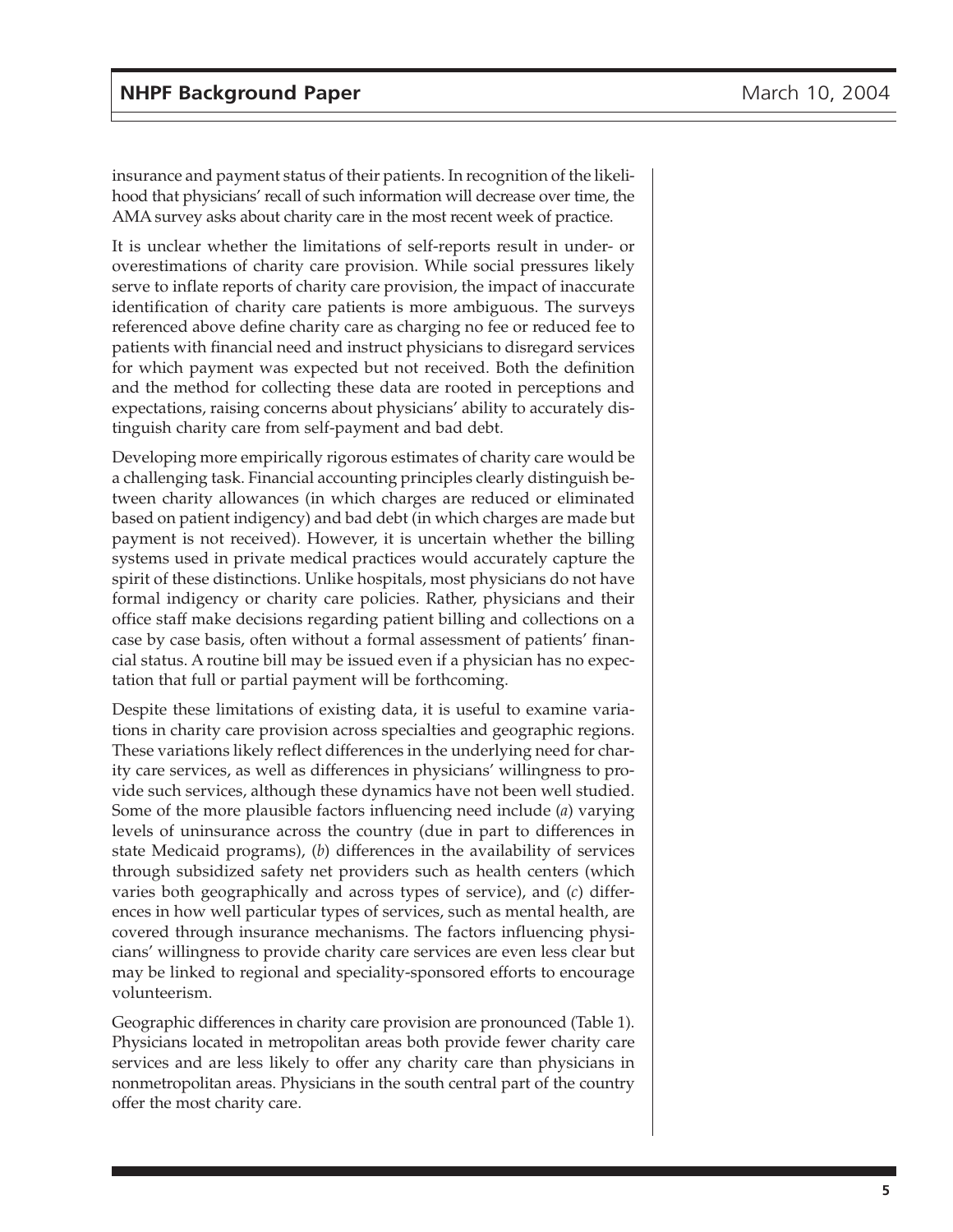<span id="page-5-0"></span>Charity care levels also differ significantly across medical specialties (Table 2). A higher proportion of specialists (66.9 percent) than primary care doctors (61.9 percent) provide charity care. In addition, the average specialist provides more hours of charity care per week (9.3) than the average primary care doctor (8.1).

Among specialists, psychiatrists are the most likely to provide charity care, with 73.3 percent delivering some amount. A high proportion of general surgeons also provide charity care, with 73 percent reporting some amount of free or reduced-fee services delivered. However, in terms of time spent providing charity care services, emergency medicine physicians deliver the most charity care, providing an average of 12.3 hours of charity care per week.

In light of the nature of the care provided by emergency medicine physicians and surgeons, these specialists likely have limited discretion in deciding whether to deliver services to uninsured persons. The Emergency Medical Treatment and Labor Act (EMTALA) was intended to ensure timely access to emergency medical care regardless of a patient's insurance status or ability to pay. EMTALA requires hospital emergency departments (EDs) to screen patients presenting there to determine if an emergency medical condition is present, stabilize prior to transfer if an emergency condition exists, or certify that transfer is necessary for medical reasons. Emergency medicine physicians provide the greatest amount of EMTALA-mandated care (22.9 hours per week), followed by general surgeons (5.7 hours per week).7

Variations in charity care across specialties may also be related to the efforts of medical speciality organizations. For example, the American College of Surgeons has launched a Giving Back Project aimed at encouraging and recognizing the volunteer efforts of its members.8 The project focuses on developing a clearinghouse of information about

#### **TABLE 1 Physician Provision of Charity Care by Geographic Location, 1999**

|                                                              | Percent<br>Providing<br><b>Charity Care</b> | <b>Hours</b><br>of Charity Care<br>Per Week |
|--------------------------------------------------------------|---------------------------------------------|---------------------------------------------|
| All Physicians                                               | 64.6                                        | 8.8                                         |
| Metropolitan                                                 | 63.6                                        | 8.7                                         |
| Nonmetropolitan                                              | 71.5                                        | 9.3                                         |
| New England<br>(CT, ME, MA, NH, RI, VT)                      | 67.7                                        | 5.8                                         |
| Middle Atlantic<br>(NJ, NY, PA)                              | 62.5                                        | 6.7                                         |
| <b>East North Central</b><br>(IL, IN, MI, OH, WI)            | 60.1                                        | 8.4                                         |
| <b>West North Central</b><br>(IA, KA, MN, MO, NE,<br>ND, SD) | 52.0                                        | 7.9                                         |
| South Atlantic<br>(DE, DC, GA, FL, MD,<br>NC, SC, VA, WV)    | 70.1                                        | 9.2                                         |
| <b>East South Central</b><br>(AL, KT, MS, TN)                | 64.7                                        | 15.7                                        |
| <b>West South Central</b><br>(AK, LA, OK, TX)                | 70.8                                        | 10.7                                        |
| Mountain<br>(AZ, CO, ID, MT, NV,<br>NM, UT, WY)              | 64.7                                        | 9.1                                         |
| Pacific<br>(AK, CA, HA, OR, WA)                              | 63.8                                        | 8.2                                         |

Source: Center for Health Policy Research, *Physician Marketplace Report: Physician Provision of Charity Care, 1988-1999,* American Medical Association, April 2002

volunteer opportunities, commending and raising the visibility of individuals who volunteer, studying barriers to volunteerism, and advocating for increased volunteer participation.

The American College of Surgeons distinguishes between pro bono or uncompensated care delivered during the course of practice and volunteerism. The college defines volunteerism as the planned provision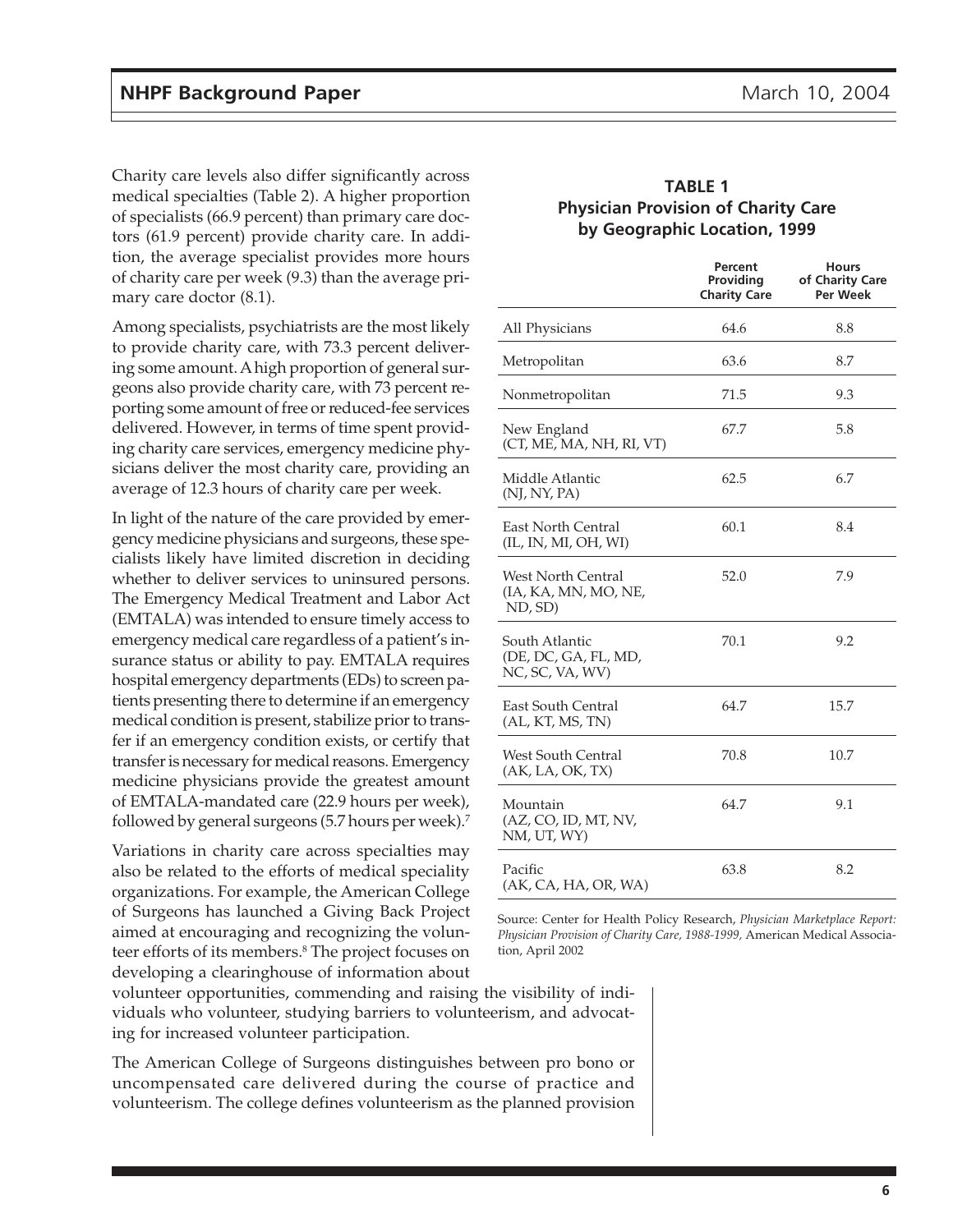<span id="page-6-0"></span>of services outside the routine practice environment, with no anticipation of reimbursement or economic gain. This distinction recognizes that volunteer efforts represent a tangible commitment not only to the patients being treated but also to professional colleagues and the community at large. However, the extent to which all physicians make this distinction between pro bono care and volunteerism is unclear.

## **LOCATION, LOCATION, LOCATION**

Although data detailing the circumstances surrounding charity care provision are limited, available evidence suggests that the bulk of care is provided in private offices. A recent study focused on general internists found that physicians providing higher volumes of charity care were more likely to provide at least some of that care outside the private office than were low-volume charity care providers.<sup>9</sup> However, even among the highest-volume charity care providers, only 34 percent of charity care hours were delivered outside the private office.

Charity care is typically delivered in the following settings.

### **Private Offices**

Physicians providing charity care in their private practices may do so informally or through participation in formal referral networks. Referral networks are typically managed by organizations that recruit physicians who commit to accepting a certain number of uninsured patients into their practices and agree to treat these patients at no charge or at greatly reduced fees. The referral networks serve as the conduit for identifying appropriate

patients and, so as not to overwhelm any particular provider, generally seek to spread the charity care burden evenly across participating physicians. Some referral networks are quite robust and engage in extensive case management, care coordination, and eligibility screening for public insurance programs.

Although little data are available to document how widespread these referral networks are, available evidence suggests that most charity care is delivered through more informal mechanisms. A recent study of general internists found that most of these physicians' uninsured patients were

#### **TABLE 2 Physician Provision of Charity Care by Specialty, 1999**

|                                            | Percent<br>Providing<br><b>Charity Care</b> | <b>Hours</b><br>of Charity Care<br><b>Per Week</b> |
|--------------------------------------------|---------------------------------------------|----------------------------------------------------|
| <b>All Physicians</b>                      | 64.6                                        | 8.8                                                |
| <b>Primary Care Physicians</b>             | 61.9                                        | 8.1                                                |
| General/Family Practice                    | 67.3                                        | 8.1                                                |
| General Internal Medicine                  | 60.0                                        | 8.1                                                |
| Pediatrics                                 | 61.7                                        | 8.4                                                |
| Obstetrics/Gynecology                      | 56.2                                        | 7.9                                                |
| <b>Specialists</b>                         | 66.9                                        | 9.3                                                |
| <b>Internal Medicine</b><br>Subspecialties | 70.6                                        | 8.4                                                |
| General Surgery                            | 73.0                                        | 8.4                                                |
| <b>Surgical Subspecialties</b>             | 66.6                                        | 8.6                                                |
| Radiology                                  | 68.9                                        | 10.6                                               |
| Psychiatry                                 | 73.3                                        | 8.1                                                |
| Anesthesiology                             | 65.3                                        | 11.9                                               |
| Pathology                                  | 64.3                                        | 7.9                                                |
| <b>Emergency Medicine</b>                  | 61.2                                        | 12.3                                               |
| Other Specialties                          | 56.2                                        | 8.1                                                |

*Source: Center for Health Policy Research,* Physician Marketplace Report: Physician Provision of Charity Care, 1988-1999, *American Medical Association, April 2002*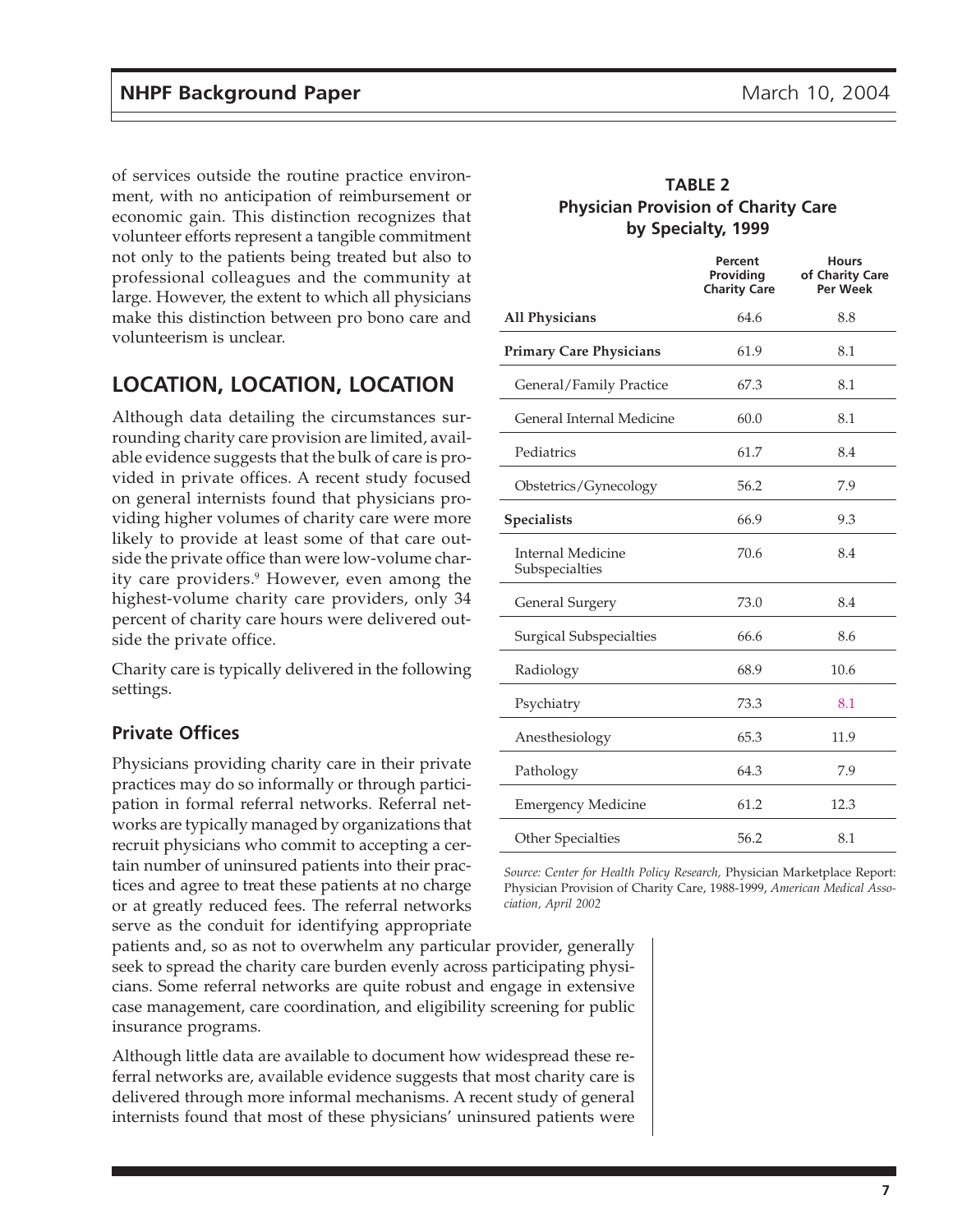<span id="page-7-0"></span>established patients who had lost insurance coverage.10 This same study found that only 35 percent of internists had a policy of charging customary rates to uninsured patients who had difficulty paying full charges and only 27 percent utilized a collection agency if patients failed to pay the anticipated amount.

It is worth noting that, while 80 percent of internists were willing to accept new uninsured patients, only 45 percent were willing to accept new Medicaid patients. The reasons for this difference are not clear, although anecdotal accounts suggest that self-payments by uninsured persons may be greater than the generally low reimbursement offered by state Medicaid programs, even after accounting for reductions in charges and bad debt. Physicians also frequently cite the "hassle factor" associated with Medicaid administrative procedures as a major deterrent to program participation. Participation in organized volunteer activities has been shown to increase physicians' willingness to open their practices to Medicaid patients.<sup>11</sup>

## **Free Clinics**

Free clinics are private, nonprofit, communityor faith-based organizations that provide medical, dental, pharmaceutical, mental health, and

other services to low-income, uninsured, and under-insured persons for no or very low fee. An estimated 800 to 1,000 clinics are currently operating throughout the country, serving more than 3.5 million uninsured persons annually.12 (In comparison, federally funded health centers served approximately 4 million uninsured persons in 2001.13)

Although each free clinic is unique in how it is organized and operates, most are supported primarily through volunteers and charitable donations. Volunteers include physicians, dentists, nurse practitioners, nurses, pharmacists, and other health professionals and community volunteers. Most clinics limit in some way the types of patients they will serve. Some treat only the working poor; others are limited to persons without any form of insurance coverage, others are focused on a very specific vulnerable population, such as the homeless, members of a certain community, or those with a particular diagnosis.

The services, policies, staffing, and case loads of free clinics vary significantly from clinic to clinic, and national descriptive data are not available to characterize these variations. A recent survey of volunteer-based clinics

#### **American Project Access Network**

The American Project Access Network (APAN) assists communities across the nation in developing coordinated systems of charity care based on the Project Access model pioneered in Buncombe County, North Carolina. Initiated by the Buncombe County Medical Society with support from the Robert Wood Johnson Foundation, Project Access provides a full continuum of health care services to uninsured Buncombe County residents with incomes below 200 percent of the federal poverty level.

Project Access relies on physicians who volunteer their time to see patients for free and on other community partners, such as hospitals and laboratories, that donate other medical services patients need. Physician volunteer commitments and patient referrals are managed through a centralized and online database developed for system coordination.

Community-based clinics, in partnership with Medicaid enrollment specialists, conduct outreach, financial assessments, and enrollments. Pharmacies donate counseling and dispensing services, and local governments provide funds to purchase pharmaceuticals. More than 20 communities have adapted the Project Access model to their unique circumstances.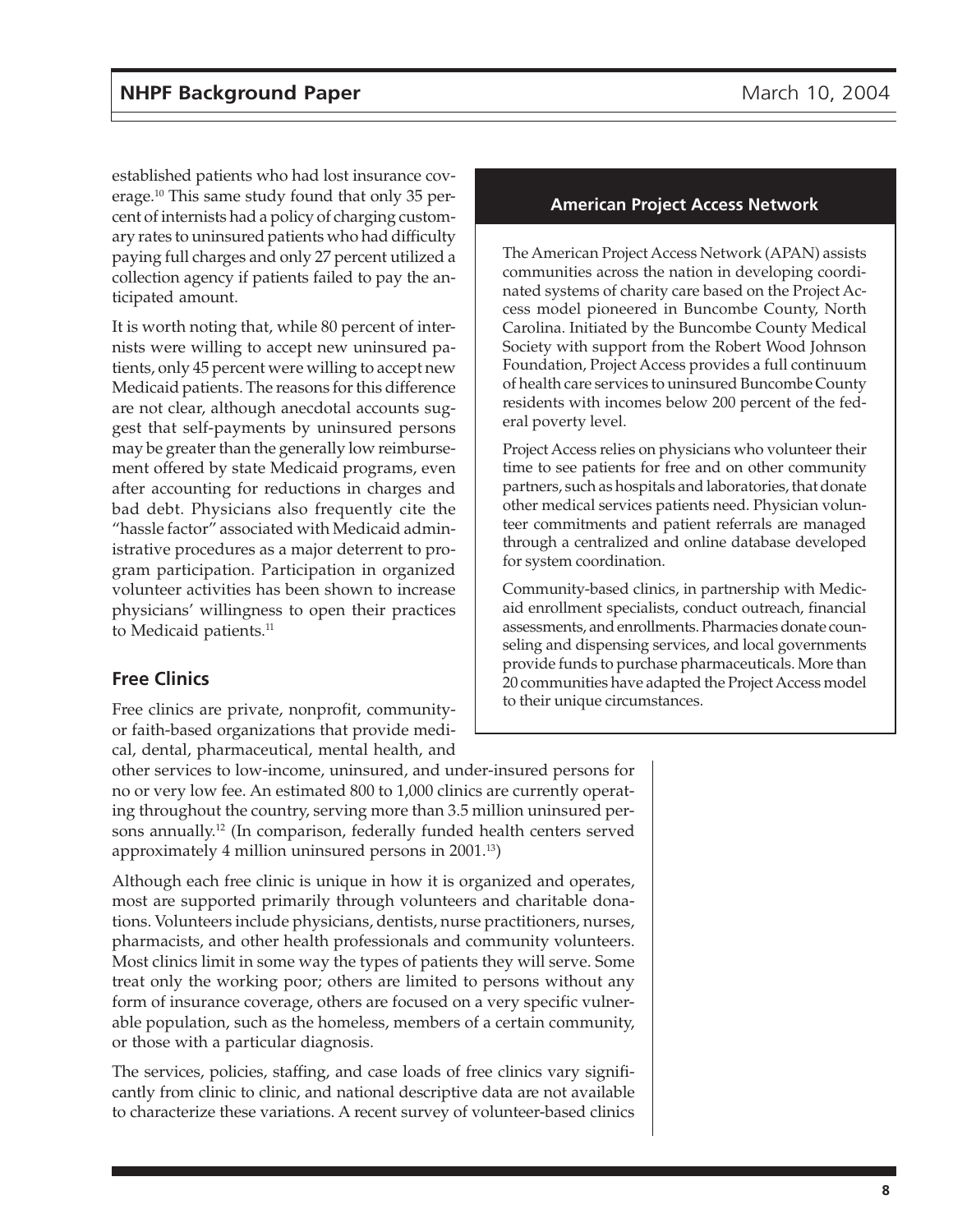<span id="page-8-0"></span>in seven midwestern states found that a majority of clinics have a mixed service area that includes urban, suburban, and rural areas. Free clinics are least common in purely rural settings.<sup>14</sup> The clinics generally operate on small budgets and reported a mean volunteer complement of 22 physicians and 27 nurses. Physician staffing variations are substantial, however, with some clinics exclusively nurse-managed and others staffed by over 100 volunteer physicians. The most commonly offered services are primary care and pharmaceutical assistance. Nearly three-quarters of clinics responding to the survey offer specialty services, over one-half provided dental care, 47 percent provided mental health services, and 38 percent provided immunizations.

Free clinics can be attractive to physician volunteers because these organizations allow physicians to set clear parameters around the level and timing of charity care commitments. Also, the clinic assumes much of the administrative burden associated with patient care, such as maintaining medical records, determining whether patients are appropriate charity care candidates, and scheduling appointments. Although research on free clinics is limited, the evidence suggests that free clinics are most successful when they rely on a funded staff and administrative structure to support the work of volunteers.15

While the prevalence and reach of free clinics have grown in recent years, very little data is available on the utilization and practices of these care sites. The recently established National Association of Free Clinics is beginning to develop more robust data on the prevalence, nature, experience, and concerns of free clinics across the country.

## **Hospitals**

The amount of charity care delivered in hospitals is not well documented, but the level is likely to be substantial.<sup>16</sup> Hospital-based charity care includes care provided by specialists, such as emergency medicine physicians and surgeons, who practice primarily in hospital settings, as well as services delivered by other physicians who may provide charity care in hospital outpatient departments or through inpatient consultations. It is difficult to determine how physicians employed by hospitals and other facilities report their charity care activities in the surveys referenced earlier in this paper. Although these physicians receive financial compensation through their salaries, their estimates of the time spent providing charity care likely include professional services for which hospitals make charitable allowances.

### **Other Settings**

Although data are lacking, anecdotal evidence suggests that publicly subsidized safety net organizations, such as community health centers, also rely on physician volunteerism. While some physicians provide their services at health centers, it is more common for physicians to agree to see uninsured patients on a pro bono basis for specialty referrals in their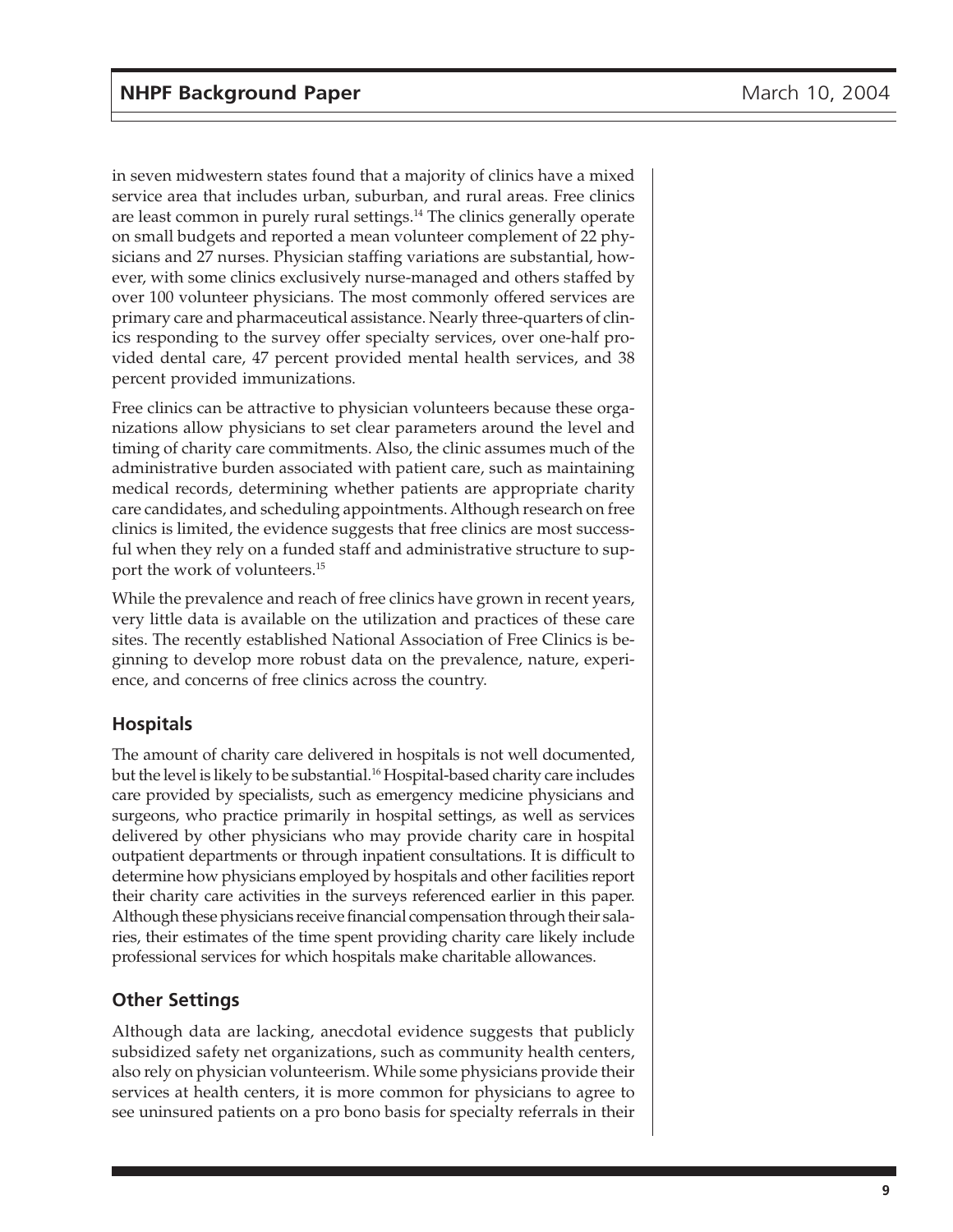<span id="page-9-0"></span>own offices. Clinics that focus on special populations, such as the homeless, are perhaps the most likely to host volunteer physicians on-site. Opinions are mixed on the extent to which existing regulatory and oversight policies restrict the participation of volunteers in health centers, public hospitals, and other traditional safety net sites. Some believe that the stringent policies governing these facilities are critical to maintaining high quality care and accommodating volunteers may not be feasible. Others feel that traditional safety net providers could be more proactive in soliciting volunteer participation.

## **BARRIERS TO VOLUNTEERISM**

Physicians choose to volunteer their time and medical expertise for a variety of reasons.17 Many physicians have pursued careers in medicine because they are committed to helping others and see volunteer activities as contributing to this goal. Some physicians recognize that routine health care can avert serious medical problems and volunteer in order to prevent an escalation of health care needs in their communities. In some cases, physicians volunteer because they are asked to do so by colleagues or mentors. Others physicians—such as those who are retired, teach or conduct research full-time, or are not actively treating patients—volunteer to maintain clinical skills that might otherwise not be used.

Just as there are many factors motivating physicians to volunteer, numerous obstacles may hinder or limit their willingness to provide charity care. These barriers represent real obstacles; however, some may be rooted in misguided physician attitudes and beliefs. Volunteers in Health Care, a national resource center funded by the Robert Wood Johnson Foundation to help organizations develop or expand volunteer-based health care programs for the uninsured, has identified a number of these concerns.18

## **Misunderstanding of Needs**

Physicians may not be fully aware of the need for charity care, either for individual patients or for the community at large. While physician offices clearly track and record their patients' insurance status, administrative staff may be uncomfortable asking uninsured patients about their income levels and ability to pay for services. In some cases physicians may provide "charity care" only in the sense that they do not pursue aggressive collection techniques with self-pay patients who fail to pay their bills and then "write off" these unpaid services as bad debt. Similarly, physicians may not be aware of the level of uninsurance in their communities (particularly in affluent communities with less visible pockets of underservice). Many physicians are not familiar with the categorical nature of Medicaid eligibility and mistakenly believe that Medicaid covers all low-income persons. Alternatively, physicians may recognize the level of community needs regarding the uninsured but may believe that these needs are adequately addressed by other service providers.

**Many physicians mistakenly believe that Medicaid covers all low-income persons.**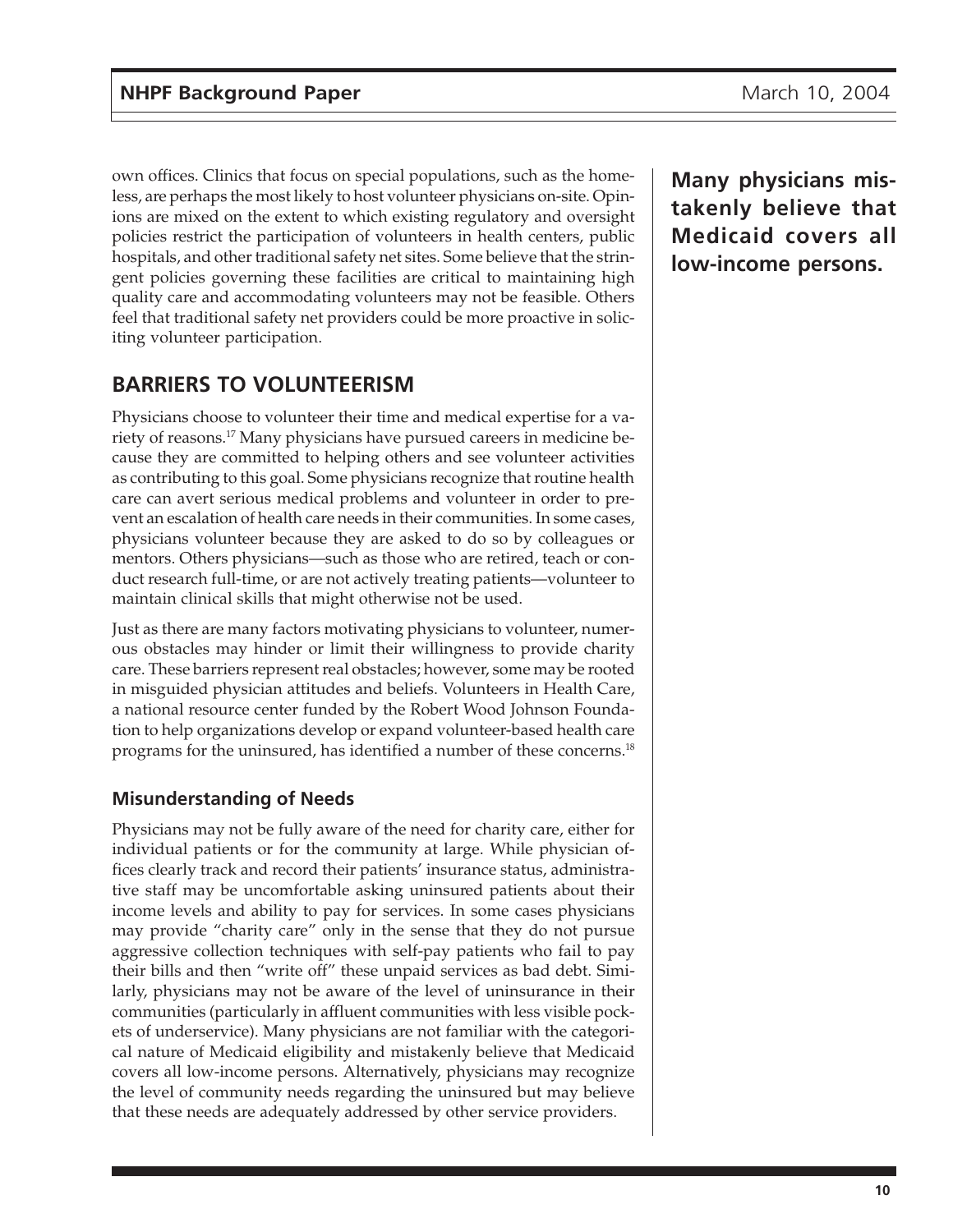## <span id="page-10-0"></span>**Constraints on Time Commitments**

Private practice physicians may be reticent to publicize their willingness to provide charity care because they are concerned about being overwhelmed by uninsured patients. A high volume of uninsured patients could undermine the financial viability of their practices. For physicians considering participation in free clinics or other volunteer service, these concerns may center on limitations in the amount of personal time available for volunteering, particularly in light of "on call" responsibilities and other professional obligations outside of patient care.

## **Personal Safety**

Potential threats to safety may dampen physicians' willingness to volunteer, particularly among those considering volunteer activities at clinics that may be located in high crime areas. Perceptions regarding high rates of communicable disease and substance abuse may also dampen physicians' willingness to treat the poor.

## **Availability of Pharmaceuticals, Referrals, and Ancillary Services**

Physicians can be reluctant to provide services to the uninsured because they worry that the resources necessary to complement their professional services, such as pharmaceuticals, diagnostic testing, and specialty referrals may not be available. A recent survey of internists found that, while 92 percent of physicians believed they could provide acceptable quality of care to insured patients, only 74 percent believed they could offer the same level of care to uninsured patients.<sup>19</sup> Approximately one-third of responding physicians believed they could maintain continuity of care for the uninsured, only 9 percent believed they could be assured of securing laboratory tests, and only 5 percent thought they could be assured of obtaining diagnostic tests for uninsured patients. Less than one-fourth of internists reported that they could provide medications to their uninsured patients or refer them to specialists "most of the time or often." Many physicians become frustrated by their inability to ensure quality of care under these circumstances and, instead, seek to avoid these situations. Uninformed perceptions about working conditions at indigent care clinics may further dissuade physicians from volunteering. They may have concerns that these clinics are subpar, with poorly functioning equipment, limited supplies, and disorganized records management.

## **Beliefs regarding Uninsured Patients**

Physicians may view uninsured patients as undesirable for reasons beyond financial risk, such as a belief that patients referred through an indigent care program will be unreliable in keeping their appointments. Such "no shows" and the resulting rescheduling required disrupt office operations.

**Physicians worry that the resources necessary to complement their professional services, such as pharmaceuticals and diagnostic testing, may not be available.**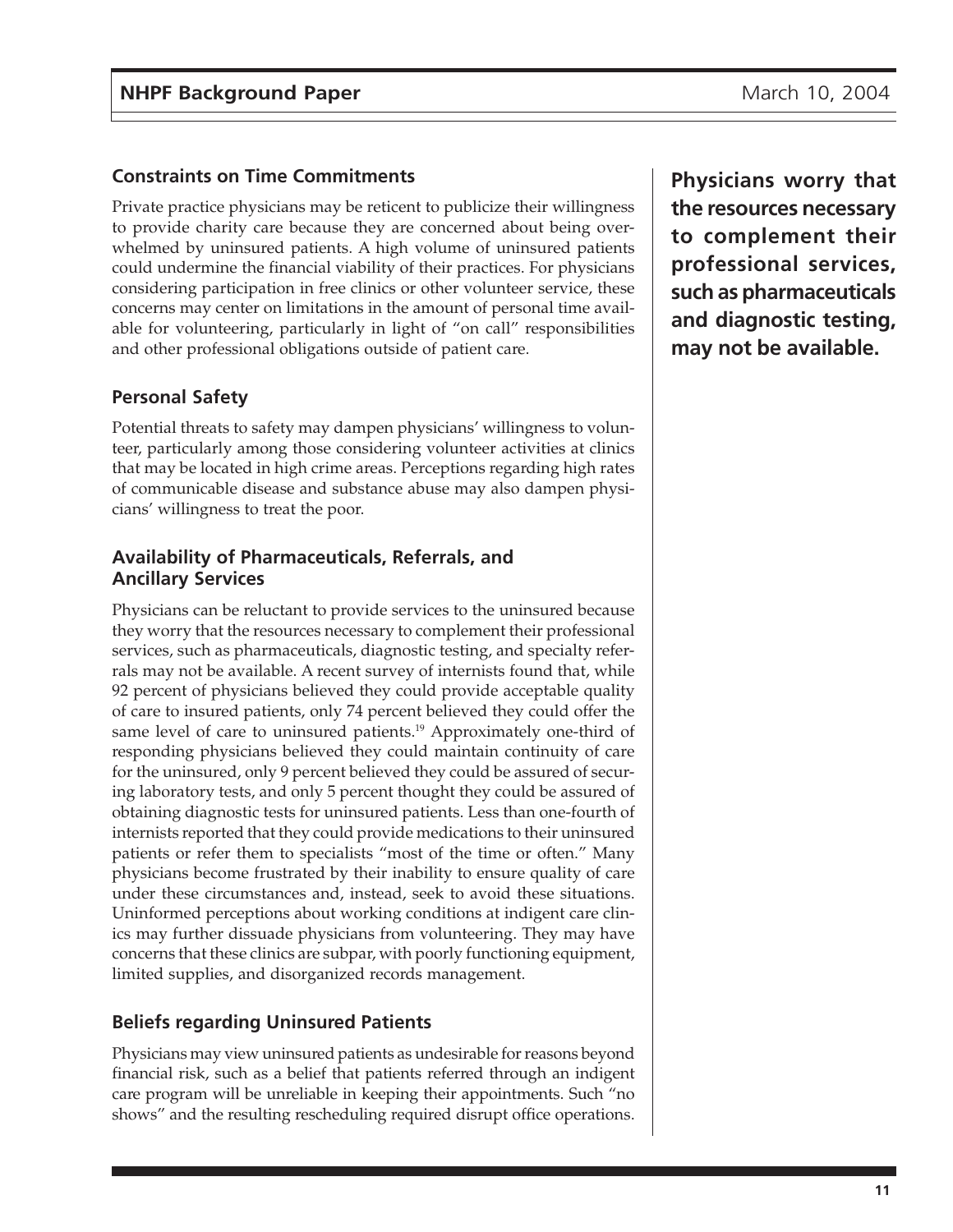<span id="page-11-0"></span>Physicians may also be concerned that indigent patients will not be compliant with medical guidance. Some physicians may be reluctant to provide charity care through their private practices because they believe their established patients might be put off by the behavior or appearance of indigent patients.

## **Legal Concerns**

Potential volunteers are likely to have concerns about medical malpractice insurance and liability exposure. These concerns stem, in part, from inaccurate perceptions that the poor are more litigious than other patients,<sup>20</sup> but also from limitations in malpractice liability coverage. In some cases a clinician's malpractice coverage may not apply to volunteer activities. For example, the malpractice coverage for clinicians employed by an institution, such as a hospital or medical center, may be limited to patients seen in the scope of employment and would not apply to care delivered at free clinics or other sites.

Although the malpractice insurance coverage of private practice physicians generally covers them regardless of where they are practicing, their coverage may be limited to a certain scope of practice, or they may be wary of the liability exposure generated by care to the poor. Also, some malpractice insurance carriers base their rates on the volume of services a physician or physician group renders. Increases in volume stemming from additional volunteer services would raise insurance rates for physicians covered under this type of policy. Retired physicians and other clinicians who do not maintain their own malpractice coverage face special challenges. In addition to the malpractice insurance costs, these physicians must also consider the costs of licensure and continuing education. In light of these liability concerns, many organized volunteer programs, both clinics and referral networks, have secured malpractice insurance for their volunteers. Malpractice insurance costs in general have increased substantially in recent years, although considerable variation exists across states and medical specialties.21

## **POLICY EFFORTS TO ENCOURAGE VOLUNTEERISM**

The major thrust of public policy supporting physician volunteerism has focused on easing malpractice liability concerns. Most states have enacted laws that provide some protections from malpractice liability for volunteer clinicians.<sup>22</sup> In some states these protections extend beyond physicians to include other categories of health care workers, such as dentists and nurse practitioners. These protections are generally distinct from measures covering emergency situations (typically called "Good Samaritan" laws) which have been enacted to encourage people, particularly trained health professionals, to provide emergency assistance to injured persons. (Emerging concerns related to emergency preparedness have raised numerous issues related to the adequacy of these laws in the event **Retired physicians who do not maintain their own malpractice coverage face special challenges.**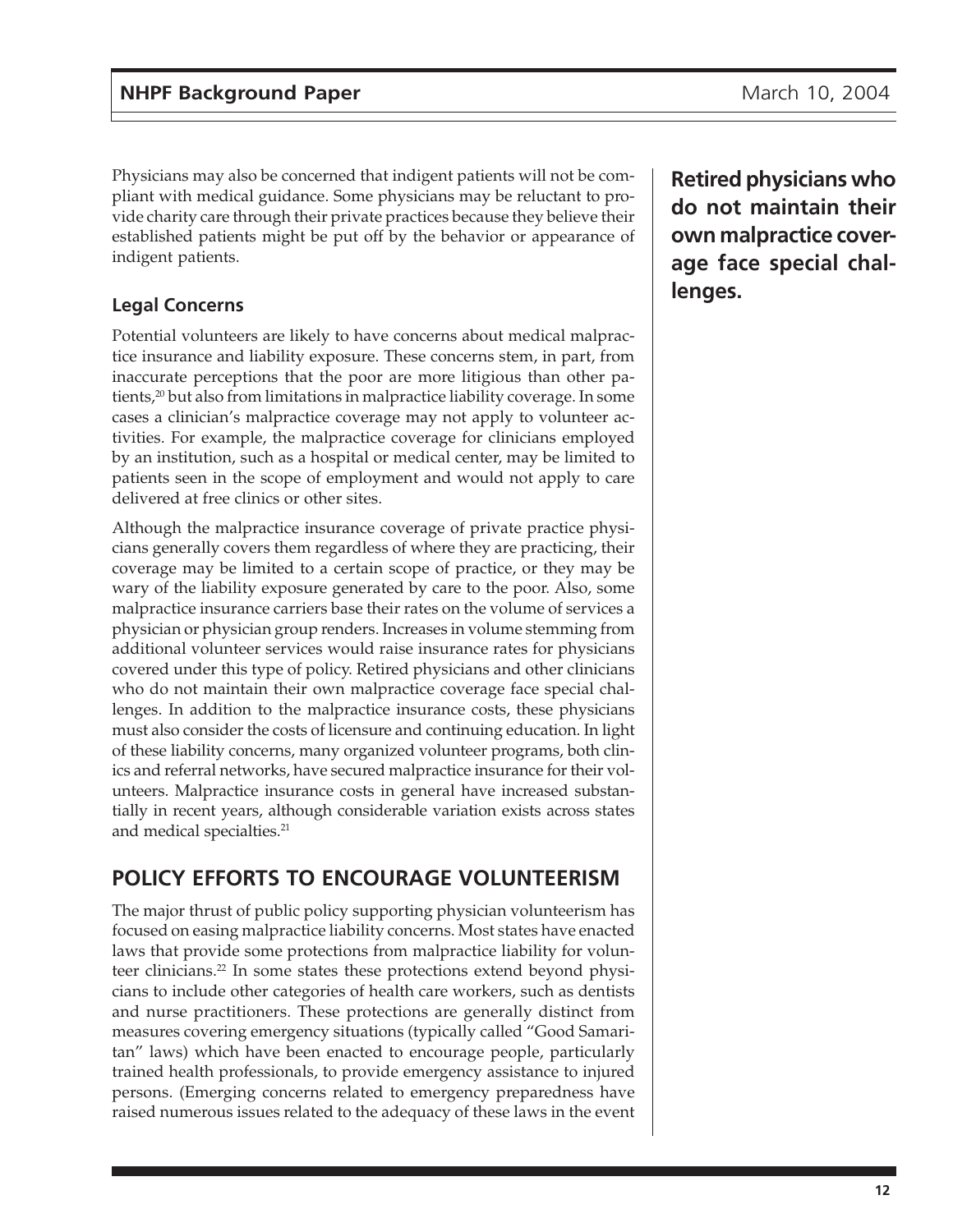<span id="page-12-0"></span>of mass casualty incidents. Although critically important, the following analysis does not address these emergency situations and focuses on malpractice liability related to charity care delivered to the poor.)

## **State Approaches to Charitable Immunity**

State laws addressing the nonemergent volunteer context, also known as charitable immunity legislation, generally follow one of two strategies: changing the negligence standard or indemnifying the volunteer provider.<sup>23</sup>

**Changing the Negligence Standard —** The most common approach to malpractice liability protection is changing the standard of care to which the volunteer is obligated. Under this approach the standard for demonstrating malpractice is raised from proving simple negligence to proving gross negligence, which is generally much more difficult for plaintiffs to establish. This more demanding standard often requires an injured person to prove that the volunteer had a conscious indifference to the consequences of his or her actions.

**Indemnifying the Volunteer Provider —** At least ten states extend the liability protections enjoyed by governmental employees through governmental/sovereign immunity to volunteer clinicians.<sup>24</sup> Legislation of this type often caps the compensatory damages that can be awarded to injured persons and exempts the state from punitive damages. Most states that indemnify volunteer clinicians in this way also change the negligence standard of care.

In enacting these laws, states have generally established restrictions or limitations on their use. These provisions may specify the setting (such as free clinics or community health centers) in which volunteer care must be delivered to qualify for the protections, restrict the range of medical services protected (such as limiting services to primary care), or require patient notification of the liability limitations.

Each state has pursued its own unique approach to charitable immunity legislation. Some have also established mechanisms and funding for purchasing malpractice insurance for volunteer clinicians. While these approaches offer substantial liability protections to volunteer physicians, they do not offer complete protection. The state laws do not prevent patients from filing lawsuits, which may influence malpractice insurance rates, regardless of case outcomes, and they may not cover the legal expenses volunteers may incur in defending against suits.

### **Malpractice Coverage and the Federal Tort Claims Act**

Federal policymakers have also acted to ensure that liability concerns do not hamper physician volunteerism.25 In 1996, under Section 194 of the Health Insurance Portability and Accountability Act, Congress amended the Public Health Service Act to deem certain qualified clinical volunteers working at free clinics "employees" of the U.S. Public Health Service. As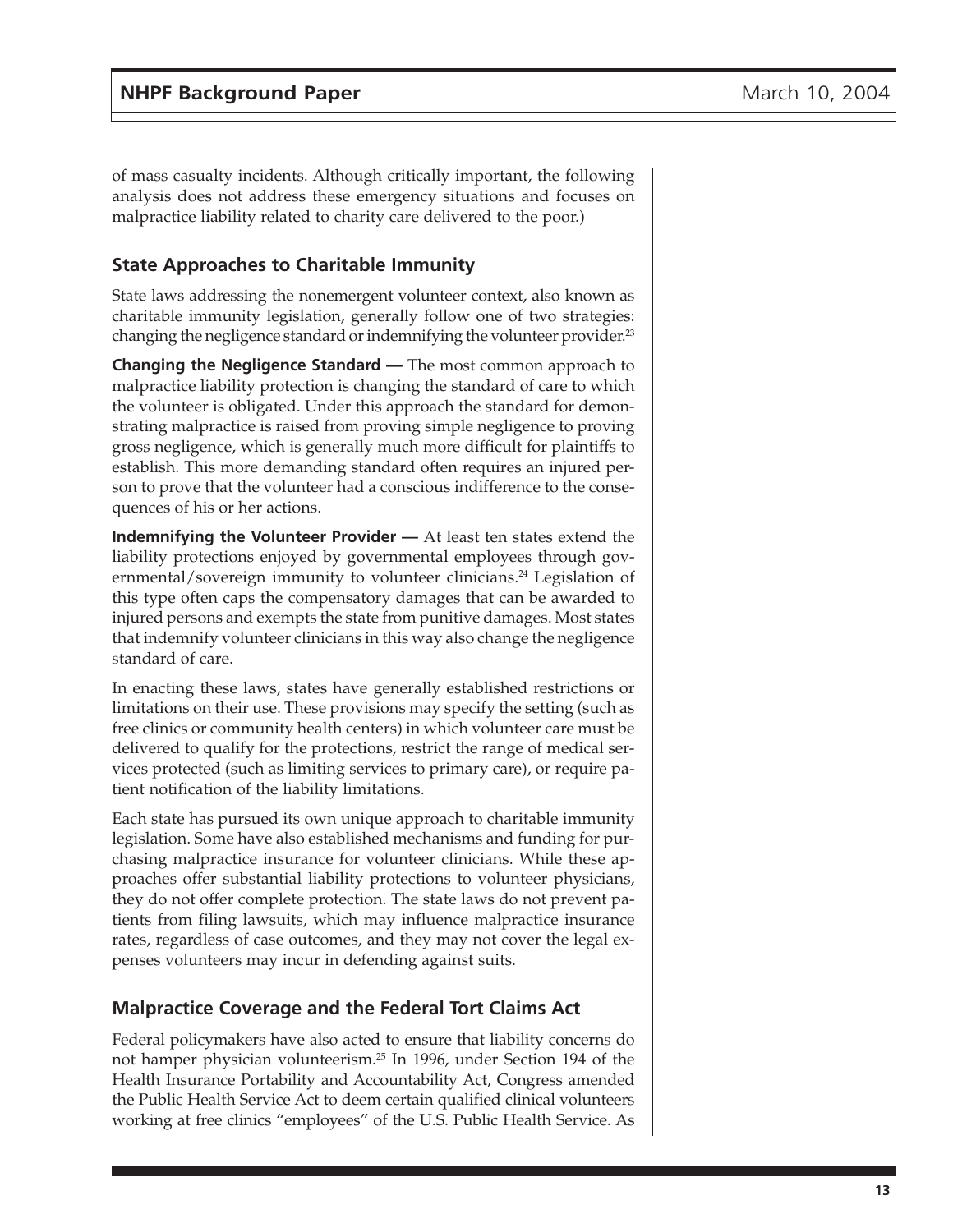such, they are personally protected by the federal government from malpractice liability through the Federal Tort Claims Act (FTCA). In a manner similar to many state laws, Section 224(o) of the Public Health Service Act indemnifies clinical volunteers under delineated circumstances.

In its appropriations for fiscal year (FY) 2004, Congress included \$4.8 million to fund this extension of FTCA coverage to volunteers in free clinics. It is important to note that this policy does not extend FTCA coverage to employees of free clinics, such as the nurse managers who coordinate services or administrative personnel, so most clinics must still carry some amount of malpractice coverage. Furthermore, some clinics collect nominal payment from patients, typically on a sliding scale, and others serve Medicaid patients (in response to low provider participation rates in some areas) and seek reimbursement from Medicaid programs. These clinics may not be eligible to participate in the FTCA coverage.

The future impact of this federal policy change is difficult to predict. The Public Health Service Act has extended similar malpractice liability protections to employees of federally funded community health centers since 1992. These provisions are limited, however, to clinicians employed by health centers; they do not extend to physicians who volunteer their time at these facilities. Despite some important differences, the experience of health centers under FTCA provides a useful template for considering how FTCA coverage could be implemented for free clinic volunteers.

Health centers must submit an application to the Health Resources and Services Administration (HRSA) to be designated a "deemed" organization to be eligible for FTCA coverage. The deeming application is fairly detailed and must demonstrate that the health center has implemented specific risk management practices and has reviewed and verified the credentials of its providers. Health centers' adherence to these stipulated practices is reviewed through auditing and other oversight procedures used to monitor health center compliance with federal regulations. Although some clinicians practicing in health centers may carry independent malpractice coverage, patients wishing to file malpractice claims against health center providers must use the FTCA mechanism as their sole legal remedy.

Tort claim funds are deposited into and drawn from HRSA's Health Center Judgment Fund. As of the end of FY 2003, 1,279 claims had been filed against this fund and 224 of these claims had been paid. Total claims obligations under the program from its inception in 1993 to the end of FY 2003 were approximately \$79 million, while total appropriated deposits were \$95.7 million. Information is not available on how many of the open claims could lead to suits or additional payments.

Claims and payment obligations have risen significantly since the fund's inception and have raised concerns over the long-term burden and funding requirements of the program. However, although federal outlays have grown significantly, FTCA has proven to be a cost-effective mechanism for

**FTCA malpractice coverage has proven to be cost-effective for health clinics.**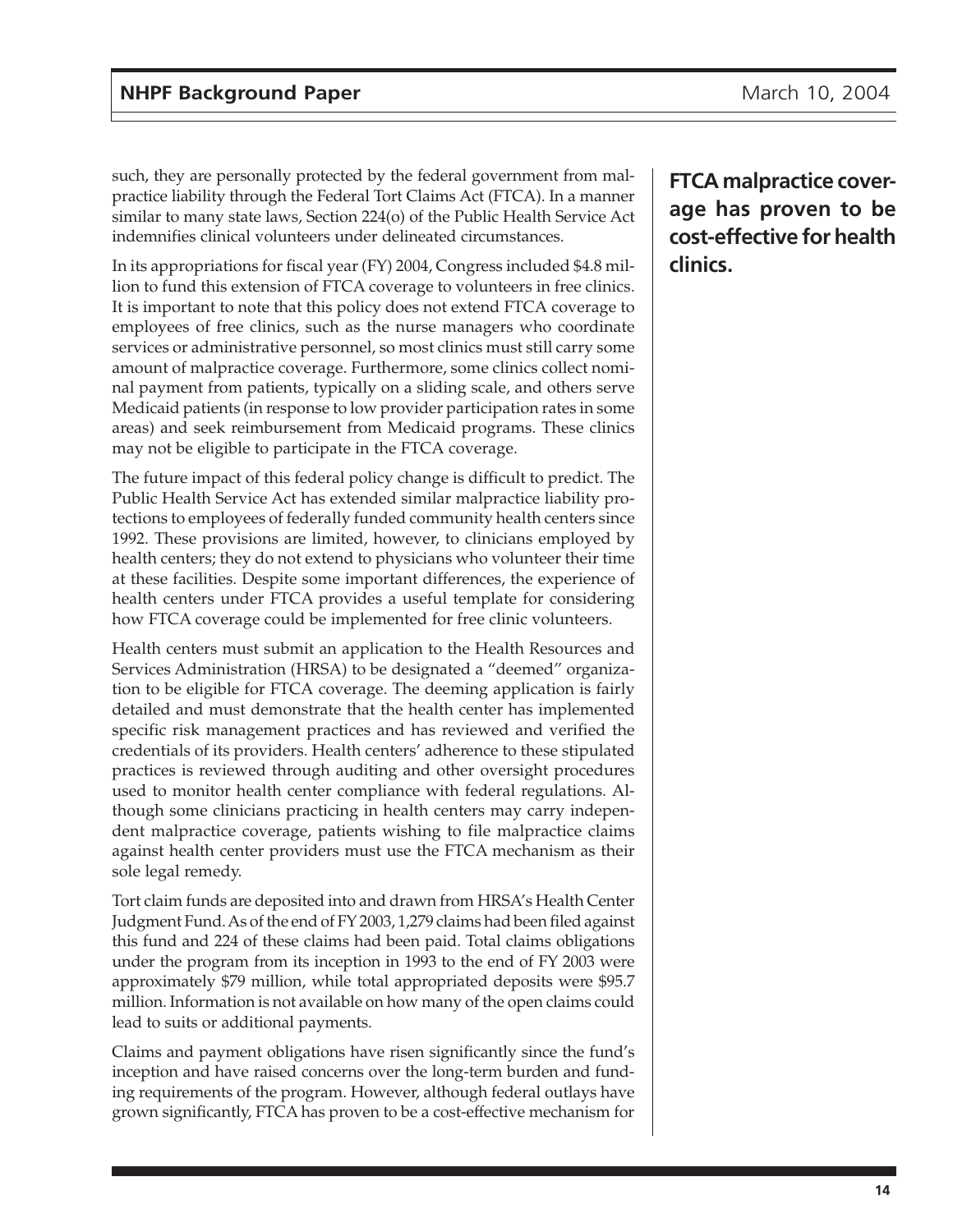<span id="page-14-0"></span>providing malpractice coverage to health centers. If FTCA coverage were not in place, health centers would have spent an estimated \$1.05 billion on malpractice insurance premiums from 1993 to 2003.26

The applicability of the health centers' liability experience to free clinics is unclear. Free clinics serve a different patient population and generally offer a less comprehensive range of services than health centers. For example, obstetrical and pediatric care are rarely provided by free clinics, and high malpractice claim volume and award amounts are often linked to these services. A recent informal survey conducted by the National Association of Free Clinics found an extremely low volume of malpractice claims against free clinics. For the clinics responding, only seven suits had been filed and, of these, three were later dropped. A similar survey conducted by Volunteers in Health Care identified only 8 suits among the 104 free clinics responding.

While the historic malpractice experience of free clinics appears to be low, the credentialing and risk management activities of these clinics are not uniform, nor are they subject to federal oversight. This lack of consistent standards has raised concerns regarding HRSA's ability to exercise appropriate stewardship over the extension of FTCA coverage to free clinics. The authorizing legislation requires that free clinics adhere to the same deeming requirements imposed on health centers. This is a fairly high bar for free clinics to meet, particularly since many do not currently engage in rigorous independent credentialing procedures. Therefore, it is unclear how many clinics will seek deemed status for FTCA coverage. The level of existing state-based malpractice protections, the degree to which individual clinics rely on retired physicians and others not carrying their own coverage, and the cost of malpractice insurance will likely determine how many clinics choose to participate.

### **Additional Policies to Support Volunteerism**

Although laws aimed at reducing malpractice risks are the most visible policy vehicle for supporting physician volunteers, other policy tools have been pursued or are being advocated. With uninsurance rates growing, policymakers are increasingly exploring ways that public support can better leverage physicians' charity care efforts. These policy efforts seek to preserve and encourage the fundamental concept of physicians volunteering their time and professional expertise but strive to provide the ancillary medical services and administrative support necessary for those efforts to be effective, efficient, and appealing to volunteers.

Private philanthropy is the largest source of support for physician volunteer activities; however, local, state, and federal government dollars have also been used to fund free clinics and organized physician referral networks. The equipment, supply, and administrative needs of these endeavors are significant, particularly for those organizations that focus on ensuring continuity of care through proactive case management

**Free clinics' malpractice experience is low, but their credentialing and risk management activities are neither uniform nor subject to federal oversight.**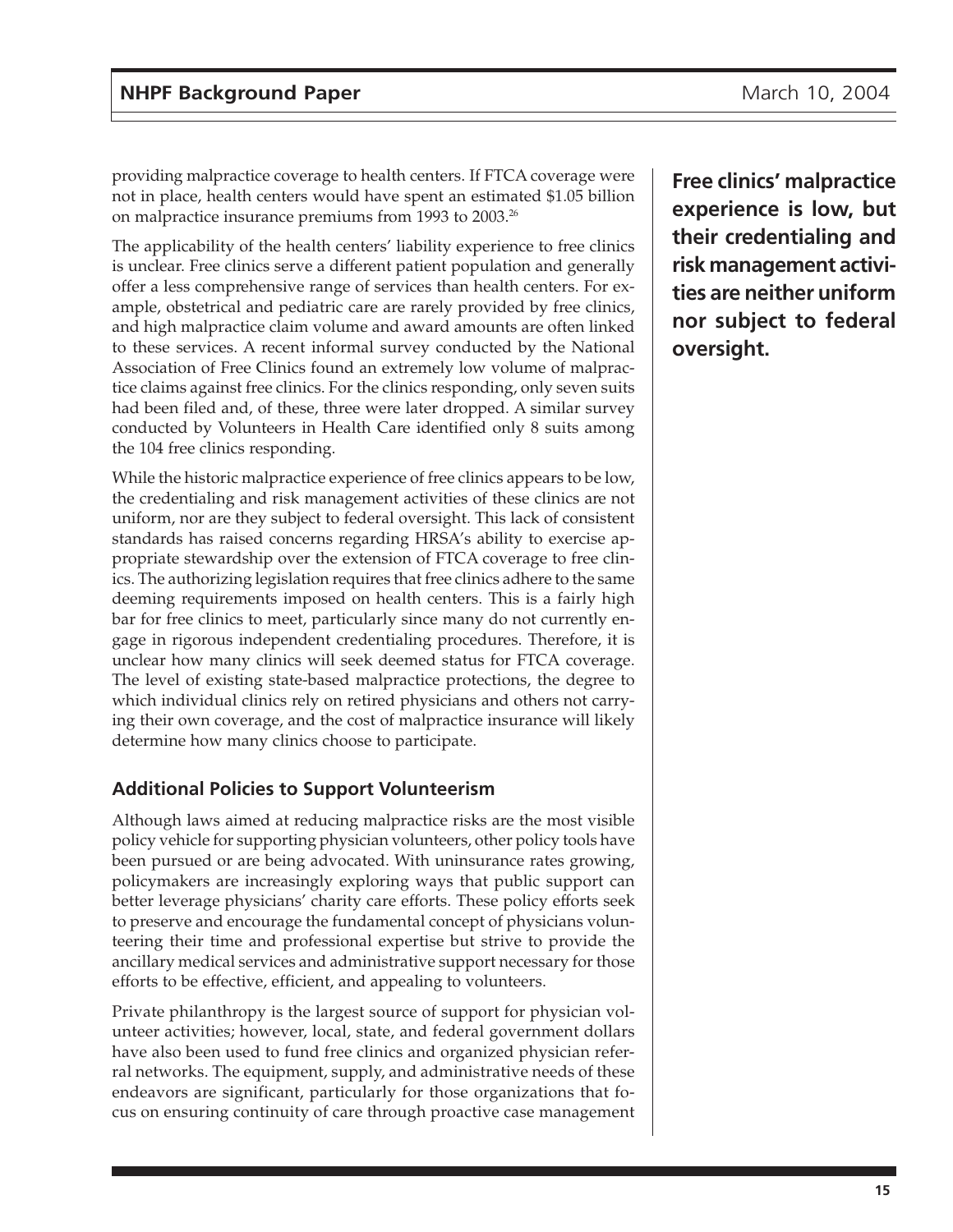and state-of-the-art information systems. Although both federal and state governments have earmarked grant funds for particular free clinics, few systematic subsidies for volunteer activities exist.

The Healthy Community Access Program (HCAP), administered by HRSA since the program's inception in 2000, represents the most prominent form of direct federal subsidies to support volunteerism by health care professionals. HCAP grants help communities and health care providers coordinate safety net services for uninsured and underinsured persons. Communities have established a variety of coordination mechanisms using HCAP funds, ranging from the development of information systems to promote seamless transitions for uninsured patients to the creation of disease management programs targeting the uninsured.

Although not explicitly focused on promoting volunteer activities, a large number of HCAP grantees incorporate physician volunteers in their efforts. Nearly 80 percent of HCAP grantees have established some type of referral network to help uninsured patients access primary, specialty, dental, mental health, substance abuse, or social services.<sup>27</sup> Providers participating in these referral networks, it may be assumed, recognize that referred patients have limited ability to pay for required services and accept the associated charity care burden. However, only 16 percent of HCAP grantees report that grant funds directly facilitate the provision of care by volunteer doctors. HRSA has not collected data on the number of grantees that have established free clinics using HCAP funds. HCAP received a FY 2004 appropriation of approximately \$104 million and was authorized for FY 2002–2006 by the Health Care Safety Net Amendments Act of 2002.

Additional policy proposals have focused on making pharmaceuticals, supplies, and other ancillary service supports more affordable for volunteer physicians. Because physician willingness to volunteer time is linked to their ability to provide comprehensive, high-quality care, policies that minimize these barriers have the potential to significantly increase volunteerism. For example, expansion of the 340 B Drug Pricing Program, which limits the costs of drugs for federal purchasers and certain grantees of federal agencies, to include free clinics could make pharmaceuticals more affordable to uninsured patients and might indirectly encourage increased physician participation. Free clinics in several states are seeking legislation to treat them as governmental entities for the purpose of purchasing pharmaceuticals through the Minnesota Multi-State Contracting Alliance for Pharmacy. Similarly, policy changes to the Prescription Drug Marketing Act, which addresses the distribution of pharmaceutical products by drug manufacturers through wholesale and retail channels, are being sought to reduce obstacles for free clinics and other charitable providers who rely substantially on manufacturer samples and donations to meet their patients' prescription drug needs.

States are beginning to consider more formal ways to tie volunteer efforts to Medicaid and other state-sponsored programs. For example, Utah has **Nearly 80 percent of HCAP grantees have established referral networks for uninsured patients.**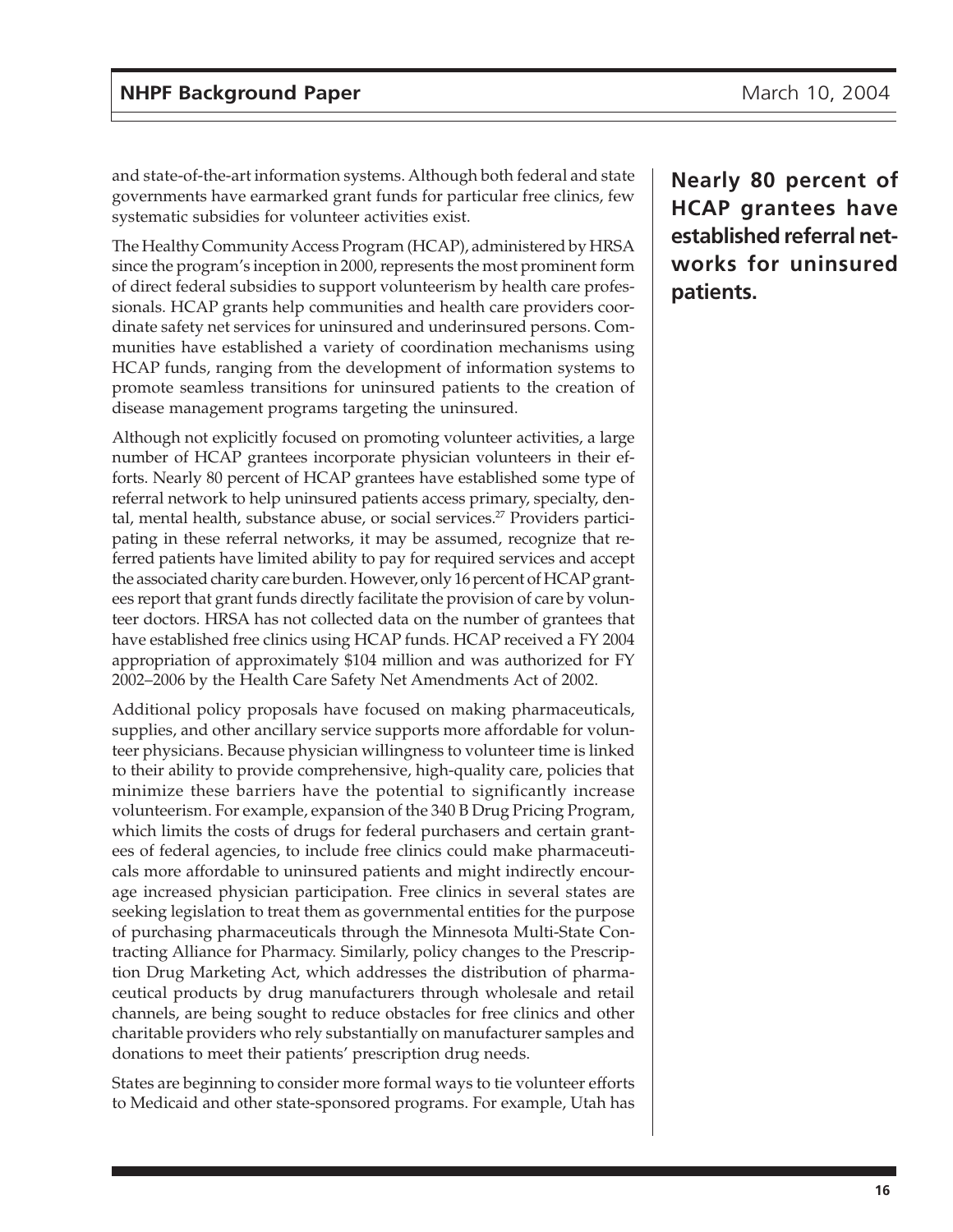<span id="page-16-0"></span>created a Primary Care Network through a Section 1115 Medicaid waiver which expands Medicaid eligibility for low-income adults but limits benefits to primary care and preventive services. Inpatient and specialty care are not covered through Medicaid for these newly eligible enrollees, but the state has worked with hospitals and physician groups to arrange for charity care referrals.28 It remains unclear whether this partnership will be adequate for meeting beneficiary needs in the long run. Eventually, some beneficiaries may need to secure specialty and inpatient services on their own if the referral network becomes overwhelmed.

A few states have sought to create a monetary incentive for charity care by creating tax credits for physicians who volunteer their services to the indigent. For example, Virginia's Neighborhood Assistance Program provides tax credits to physicians who donate time at designated free clinics.29 These tax credits can be applied against participating physicians' state income tax liability. Tax credit amounts are equal to 45 percent of the value of professional services rendered (capped at \$125 per hour). Designated clinics receive tax credit allocations, administer necessary paperwork, and issue tax credit certificates to participating providers, who can include these certificates in their income tax filings.

As uninsurance rates grow, policymakers will likely explore additional measures to assist and augment physician volunteerism through both public funding and supportive policies. Many see these steps as a costeffective way to expand access to care. By layering public support on a foundation of private philanthropy, some policymakers hope to bolster existing community-based assets to address the needs of the uninsured. Others, however, see these proposals as stopgap measures that distract from more comprehensive and sustainable access improvements, such as expanding insurance coverage and institutionalizing safety net resources.

## **CONCLUSION**

As policymakers implement existing policies to encourage volunteerism and consider additional proposals, they will face questions related to the priority of these measures relative to other access improvements. But they will also confront other, more ambiguous questions regarding the impact of increased government involvement in what has historically been a purely philanthropic response to care for the medically indigent. In many cases, physicians have pursued volunteer activities as a purposeful nongovernmental alternative that allows them to honor their professional obligation to care for the poor, while avoiding what they perceive as bureaucratic interference in patient care. The extent to which expanded public policy in this area either increases or undermines volunteerism will no doubt depend on specifically which policies are adopted and, perhaps more importantly, how they are implemented.

In light of the continuing debate regarding their merit and impact, federal and state policies to support and encourage volunteerism by health

**Utah's 1115 Medicaid waiver limits specialty and inpatient care for new enrollees but establishes linkages with volunteer networks for these services.**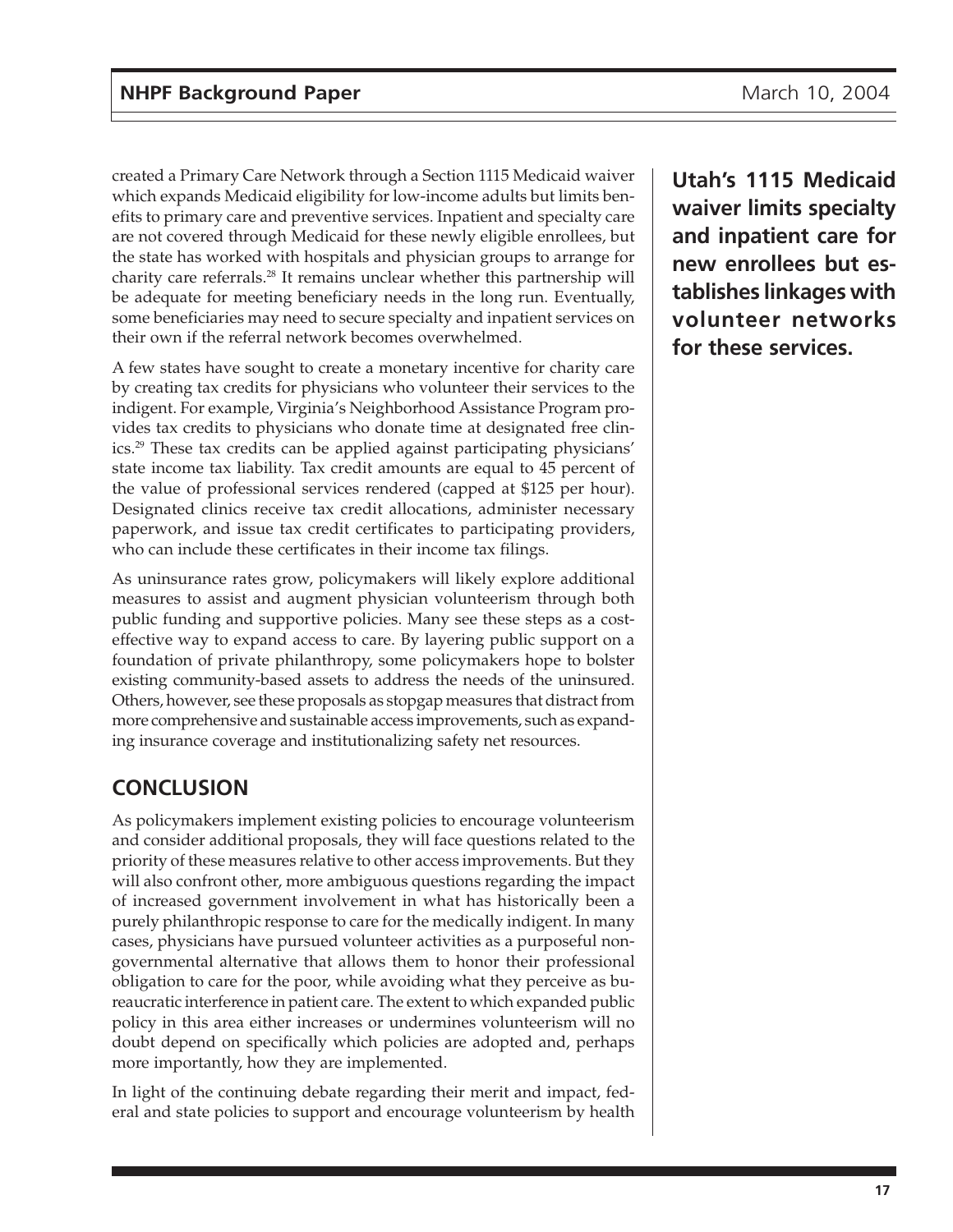care professionals warrant considered attention and evaluation. Recent policy changes have already significantly increased the federal role in extending malpractice coverage to physician volunteers in free clinics and raise new and complex oversight challenges. The implementation of these malpractice protections will require a careful balancing act. Safeguards must be established to protect federal assets. Yet at the same time, heightened regulation of volunteer activities could unintentionally undermine the very efforts the new policy is designed to support.

## **ENDNOTES**

1. Karen Geraghty, "The Obligation to Provide Charity Care," *Virtual Mentor,* American Medical Association, October 2001; accessed November 13, 2003, at http://www.amaassn.org/ama/pub/category/6567.html.

2. Christopher B. Forrest and Ellen-Marie Whelan, "Primary Care Safety-Net Delivery Sites in the United States: A Comparison of Community Health Centers, Hospital Outpatient Departments, and Physicians' Offices," *Journal of the American Medical Association,* 284, no. 16 (October 25, 2000): 2077–2083.

3. Peter J. Cunningham, "Mounting Pressures: Physicians Serving Medicaid Patients and the Uninsured, 1997-2001," Tracking Report No. 6, Center for Studying Health System Change, December 2002; accessed November 11, at http://www.hschange.com/content/ 505/.

4. Carol K. Kane, "Physician Provision of Charity Care, 1988-1999," Physician Marketplace Report, American Medical Association, April 2002, 7.

5. Kane, "Physician Provision," 7.

6. Cunningham, "Mounting Pressures."

7. Carol K Kane, "The Impact of EMTALA on Physician Practices," Physician Marketplace Report, American Medical Association, February 2003.

8. Andrew L. Warshaw,"The American College of Surgeons Volunteerism and Giving Back to Society among Surgeons Project: Phase Three—Survey of ACS Fellows," American College of Surgeons, September 2002; accessed March 1, 2004, at http://www.facs.org/ about/governors/phase3givingback.pdf

9. Gerry Fairbrother, Michael K. Gusmano, Heidi L. Park, and Roberta Scheinmann, "Care for the Uninsured in General Internists' Private Offices," Market Watch, *Health Affairs,* 22, no. 6 (November/December, 2003): 221.

10. Fairbrother et al., "Care," 219.

11. H. Denman Scott, Johanna Bell, Stephanie Geller, and Melinda Thomas, "Physicians Helping the Underserved: The Reach Out Program," *Journal of the American Medical Association,* 283, no. 1 (January 5, 2000): 99–104.

12. Stephanie Geller, Buck M. Taylor, and H. Denman Scott, "Free Clinics Helping to Patch the Safety Net," *Journal of Health Care for the Poor and Underserved,* 15, no. 1 (February 2004). See also National Association of Free Clinics Web site at http://www.nafclinics.org.

13. Health Resources and Services Administration, "Bureau of Primary Care" *HRSA Annual Report FY 2002,* U.S. Department of Health and Human Services, Rockville, MD (no date); accessed March 1, 2004, at http://www.hrsa.gov/annualreport/part4.htm.

14. Geller, Taylor, and Scott, "Free Clinics."

15. Scott et al., "Physicians Helping."

16. Fairbrother et al., "Care," 221.